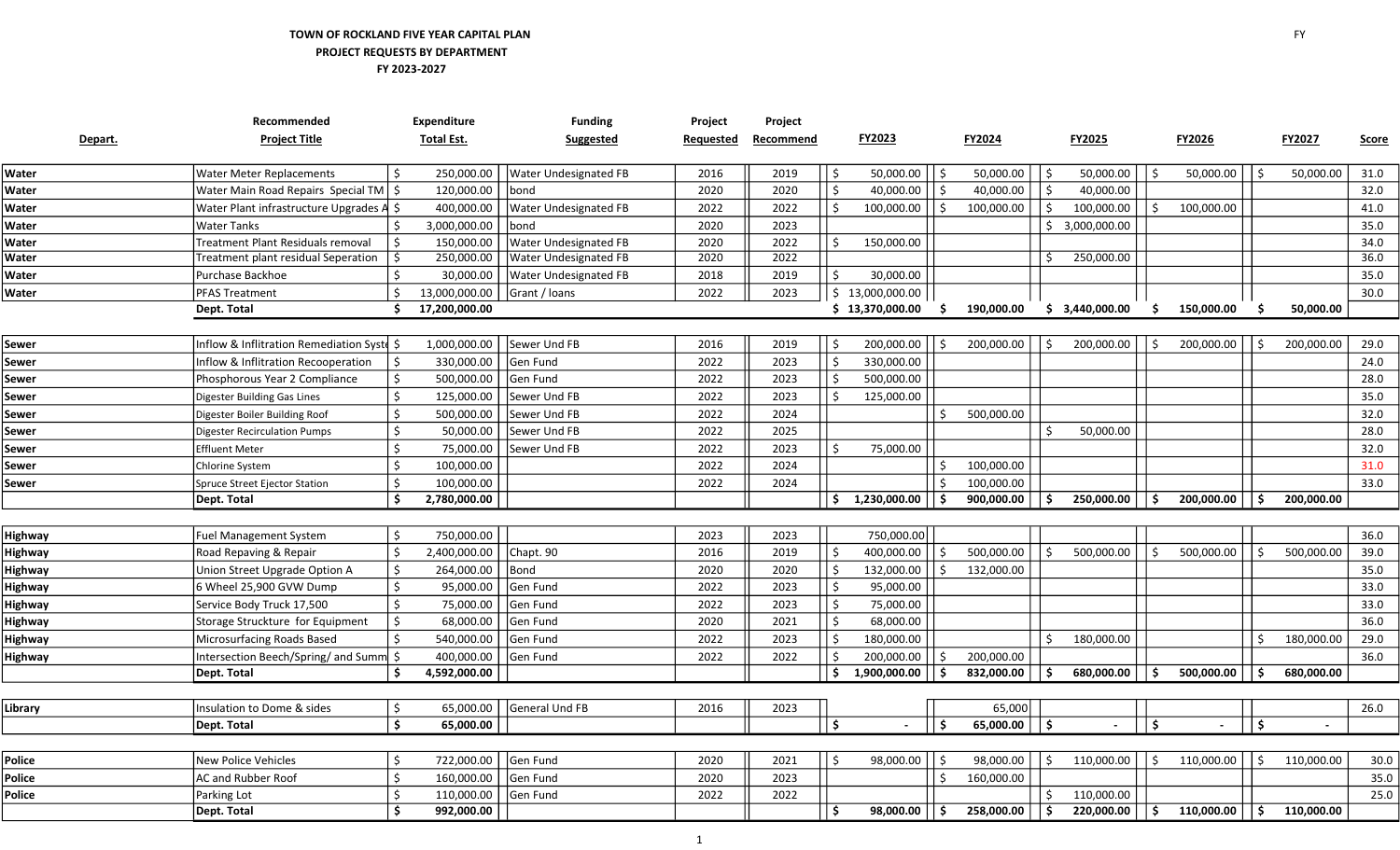## TOWN OF ROCKLAND FIVE YEAR CAPITAL PLAN PROJECT REQUESTS BY DEPARTMENT FY 2023-2027

|         | Recommended                               | <b>Expenditure</b> | <b>Funding</b>             | Project          | Project   |              |              |                    |                                |            |                          |              |
|---------|-------------------------------------------|--------------------|----------------------------|------------------|-----------|--------------|--------------|--------------------|--------------------------------|------------|--------------------------|--------------|
| Depart. | <b>Project Title</b>                      | Total Est.         | <b>Suggested</b>           | <b>Requested</b> | Recommend | FY2023       | FY2024       | <b>FY2025</b>      | FY2026                         |            | FY2027                   | <u>Score</u> |
| Park    | Scoreboard                                | 65,000.00          | General Und FB             | 2017             | 2022      |              | 65000        |                    |                                |            |                          | 21.0         |
| Park    | <b>Bicentenial Park</b>                   | 700,000.00         | General Und FB             | 2020             | 2024      |              | 700000       |                    |                                |            |                          | 31.0         |
| Park    | Reeds Pond development                    | 200,000.00         | CPA General Fund           | 2020             | 2023      |              | 200000       |                    |                                |            |                          | 20.0         |
|         | Dept. Total                               | 965,000.00         |                            |                  |           |              | 965,000.00   | l S                | ΙŚ<br>$\overline{\phantom{0}}$ | ۱s         | $\overline{\phantom{a}}$ |              |
|         |                                           |                    |                            |                  |           |              |              |                    |                                |            |                          |              |
| School  | <b>Elementary School Building Project</b> | 86,607,521.00      | Bond / MSBA Grant/FreeCash | 2020             | 2020      | 1,682,314.93 | 1,682,314.93 | 1,682,314.93<br>S. | 1,682,314.93                   | $\vert$ \$ | 1,682,314.93             | 47.0         |
| School  | Computer Replacements                     | \$500,000.00       | General Und FB             | 2017             | 2019      | \$100,000.00 | \$100,000.00 | \$100,000.00       | \$100,000.00                   |            | \$100,000.00             | 35.0         |
| School  | Paving Parking Lots Esten                 | \$200,000.00       | General Und FB             | 2017             | 2022      |              | 200,000.00   |                    |                                |            |                          | 23.0         |
| School  | SPED 7D Van Leases (8)                    | \$430,000.00       | <b>General Und FB</b>      | 2018             | 2018      | 84,000.00    | 85,000.00    | 86,000.00          | 87,000.00                      |            | 88,000.00                | 37.0         |
|         | Dept. Total                               | \$87,737,521.00    |                            |                  |           | 1,866,314.93 | 2,067,314.93 | 1,868,314.93       | 1,869,314.93                   |            | 1,870,314.93             |              |
|         |                                           |                    |                            |                  |           |              |              |                    |                                |            |                          |              |
| Fire    | New Fire Station                          | 4,000,000.00       | Bond                       | 2020             | 2024      |              | 1,000,000.00 | 1,000,000.00<br>-S | 1,000,000.00                   | -S         | 1,000,000.00             | 37.0         |
| Fire    | Replace Fire Engine                       | 1,475,000.00       | <b>General Und FB</b>      | 2020             | 2021      | 675,000.00   |              |                    |                                |            | 800,000.00               | 35.0         |
| Fire    | Radio System Upgrades                     | 120,000.00         | General Und FB             | 2020             | 2021      |              | 120,000.00   |                    |                                |            |                          | 29.0         |
| Fire    | Replace Ambulance                         | 275,000.00         | <b>General Und FB</b>      | 2020             | 2023      | 275,000.00   |              |                    |                                |            |                          | 29.0         |
| Fire    | <b>Floor Repairs</b>                      | 50,000.00          | General Und FB             | 2022             | 2023      | 50,000.00    |              |                    |                                |            |                          | 32.0         |
| Fire    | Pick-up Truck                             | 70,000.00          | <b>General Und FB</b>      | 2022             | 2023      | 70,000.00    |              |                    |                                |            |                          | 34.0         |